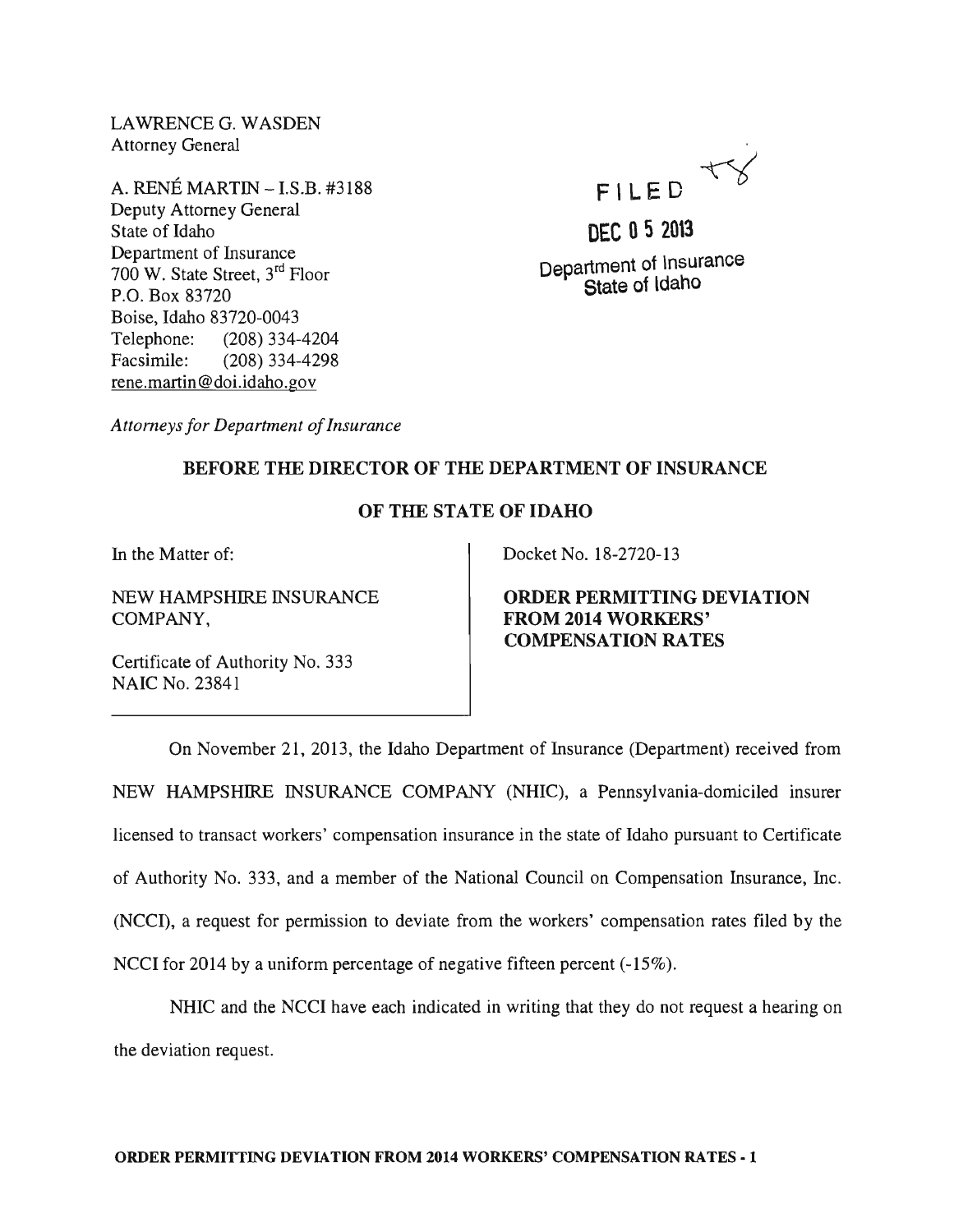The Department's Director (Director), having reviewed and being fully apprised of NHIC's request to deviate from the Idaho workers' compensation premium rates filed by the NCCI for 2014, and the requirements of Idaho Code § 41-1614, has determined that the requested rate deviation is justified.

NOW, THEREFORE, IT IS HEREBY ORDERED, pursuant to Idaho Code § 41-1614, that NHIC's request for a uniform percentage deviation of negative fifteen percent (-15%) from the workers' compensation rates filed by the NCCI for 2014, exclusive of terrorism rates, is GRANTED. This deviation from the Idaho workers' compensation premium rates filed by the NCCI for 2014 shall take effect on January 1, 2014, and shall remain in effect for one year from that date unless terminated sooner with the approval of the Director.

DATED this  $\frac{1}{\sqrt{1 +}}$  day of December, 2013.

STATE OF IDAHO DEPARTMENT OF INSURANCE

May bal ے WILLIAM W. DE

Director